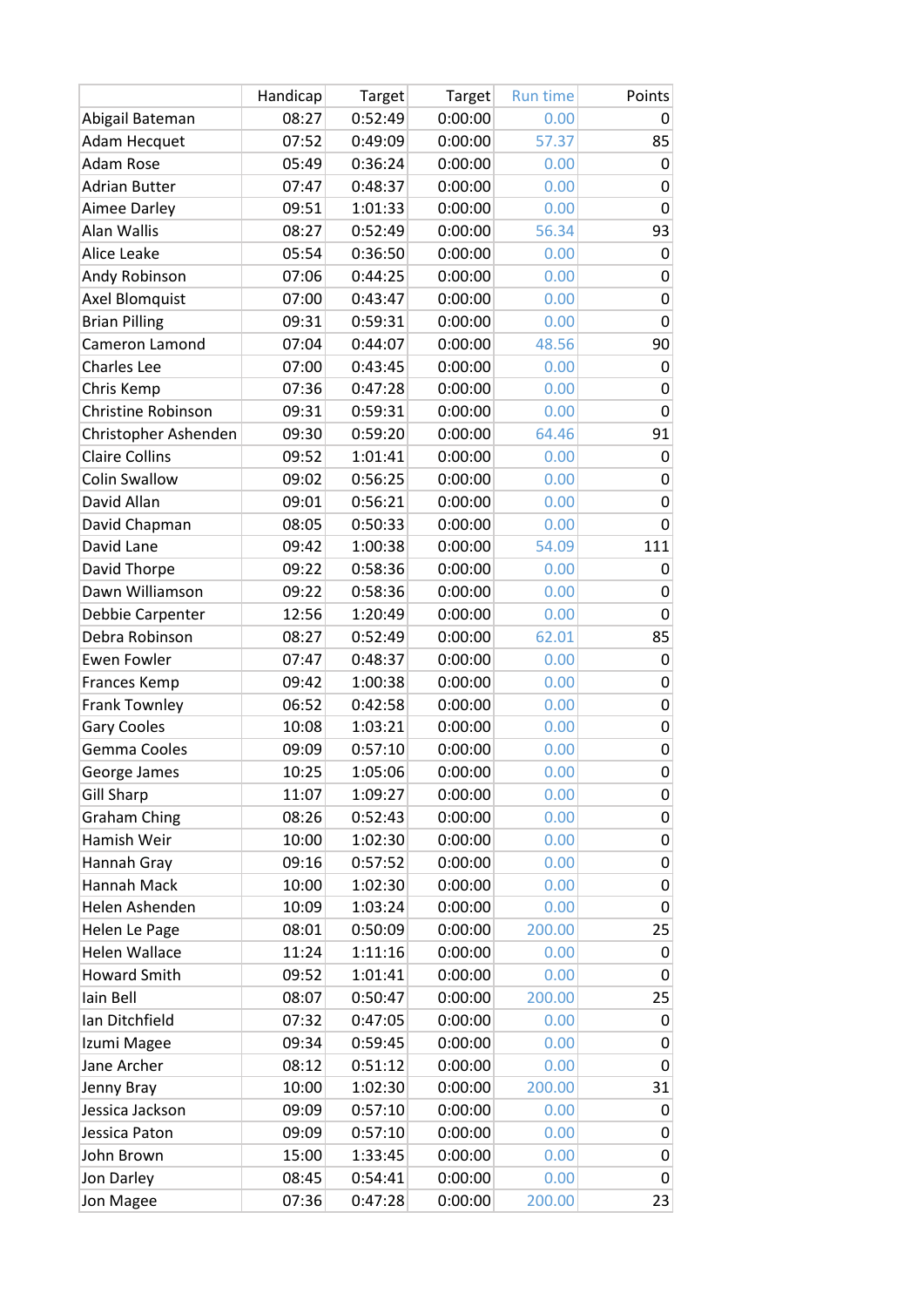| Jon Paton               | 08:00 | 0:50:00 | 0:00:00 | 0.00   | 0           |
|-------------------------|-------|---------|---------|--------|-------------|
| Jonah Rose              | 06:33 | 0:40:55 | 0:00:00 | 0.00   | 0           |
| Jonathan Gurd           | 08:09 | 0:50:57 | 0:00:00 | 0.00   | 0           |
| Jonathan Johns          | 09:43 | 1:00:46 | 0:00:00 | 0.00   | 0           |
| Julie Leppard           | 11:52 | 1:14:09 | 0:00:00 | 0.00   | 0           |
| Katherine Bett          | 07:09 | 0:44:39 | 0:00:00 | 0.00   | $\pmb{0}$   |
| Katie Clarke            | 08:33 | 0:53:27 | 0:00:00 | 67.28  | 79          |
| Keith Belsey            | 07:19 | 0:45:44 | 0:00:00 | 45.16  | 101         |
| Laurence Townley        | 05:37 | 0:35:08 | 0:00:00 | 0.00   | 0           |
| Leanora Adds            | 08:39 | 0:54:01 | 0:00:00 | 0.00   | 0           |
| Linda Cairns            | 11:07 | 1:09:27 | 0:00:00 | 0.00   | 0           |
| Louie Malatesta         | 08:49 | 0:55:09 | 0:00:00 | 0.00   | 0           |
| Louise Weir             | 10:52 | 1:07:56 | 0:00:00 | 0.00   | 0           |
| Lucy Paton              | 08:49 | 0:55:09 | 0:00:00 | 53.23  | 103         |
| <b>Malcolm Scott</b>    | 10:00 | 1:02:30 | 0:00:00 | 0.00   | $\mathbf 0$ |
| Marcus Bateman          | 09:22 | 0:58:36 | 0:00:00 | 0.00   | 0           |
| Mark Howell             | 08:45 | 0:54:41 | 0:00:00 | 0.00   | 0           |
| Martha Paton            | 06:42 | 0:41:55 | 0:00:00 | 0.00   | 0           |
| Martin Jackson          | 09:22 | 0:58:36 | 0:00:00 | 0.00   | 0           |
| <b>Martin Kensett</b>   | 08:01 | 0:50:09 | 0:00:00 | 0.00   | $\pmb{0}$   |
| <b>Matthew Grant</b>    | 06:49 | 0:42:37 | 0:00:00 | 0.00   | 0           |
| <b>Matthew Jones</b>    | 08:20 | 0:52:05 | 0:00:00 | 0.00   | 0           |
| Megan Bett              | 07:45 | 0:48:25 | 0:00:00 | 0.00   | 0           |
| Mel Slade               | 06:37 | 0:41:23 | 0:00:00 | 0.00   | 0           |
| <b>Michael Thorpe</b>   | 08:45 | 0:54:41 | 0:00:00 | 0.00   | $\pmb{0}$   |
| Mike Bray               | 10:00 | 1:02:30 | 0:00:00 | 69.43  | 89          |
| Murray Weir             | 08:32 | 0:53:21 | 0:00:00 | 0.00   | 0           |
| <b>Nick Hale</b>        | 06:37 | 0:41:23 | 0:00:00 | 0.00   | 0           |
| <b>Nick Marett</b>      | 06:23 | 0:39:54 | 0:00:00 | 0.00   | 0           |
| <b>Nigel Parish</b>     | 10:16 | 1:04:13 | 0:00:00 | 0.00   | 0           |
| Ollie Smith             | 07:19 | 0:45:44 | 0:00:00 | 0.00   | 0           |
| Paul Bloch              | 10:00 | 1:02:30 | 0:00:00 | 0.00   | 0           |
| Paul Emmerson           | 10:43 | 1:06:58 | 0:00:00 | 0.00   | 0           |
| Paul Fox                | 07:09 | 0:44:39 | 0:00:00 | 0.00   | $\pmb{0}$   |
| <b>Paul Martin</b>      | 07:19 | 0:45:44 | 0:00:00 | 0.00   | 0           |
| Pete Jones              | 06:48 | 0:42:33 | 0:00:00 | 39.58  | 106         |
| Peter Daplyn            | 05:47 | 0:36:11 | 0:00:00 | 37.14  | 97          |
| Peter Smith             | 09:44 | 1:00:53 | 0:00:00 | 200.00 | 30          |
| Philip Gristwood        | 08:44 | 0:54:34 | 0:00:00 | 0.00   | 0           |
| <b>Richard Barrett</b>  | 05:26 | 0:33:57 | 0:00:00 | 0.00   | 0           |
| <b>Richard Eldridge</b> | 10:00 | 1:02:30 | 0:00:00 | 0.00   | 0           |
| Robert Leppard          | 11:22 | 1:11:01 | 0:00:00 | 0.00   | 0           |
| Robert Thorpe           | 08:37 | 0:53:53 | 0:00:00 | 0.00   | 0           |
| Ross Maclagan           | 06:44 | 0:42:08 | 0:00:00 | 0.00   | 0           |
| <b>Ruth Holmes</b>      | 05:54 | 0:36:50 | 0:00:00 | 0.00   | 0           |
| Sam Anderson            | 06:30 | 0:40:38 | 0:00:00 | 0.00   | $\pmb{0}$   |
| Sandra Board            | 10:25 | 1:05:06 | 0:00:00 | 0.00   | 0           |
| Sara Jones              | 09:52 | 1:01:41 | 0:00:00 | 0.00   | 0           |
| Sarah Darley            | 11:32 | 1:12:07 | 0:00:00 | 0.00   | 0           |
| Sarah Francis           | 08:13 | 0:51:22 | 0:00:00 | 0.00   | 0           |